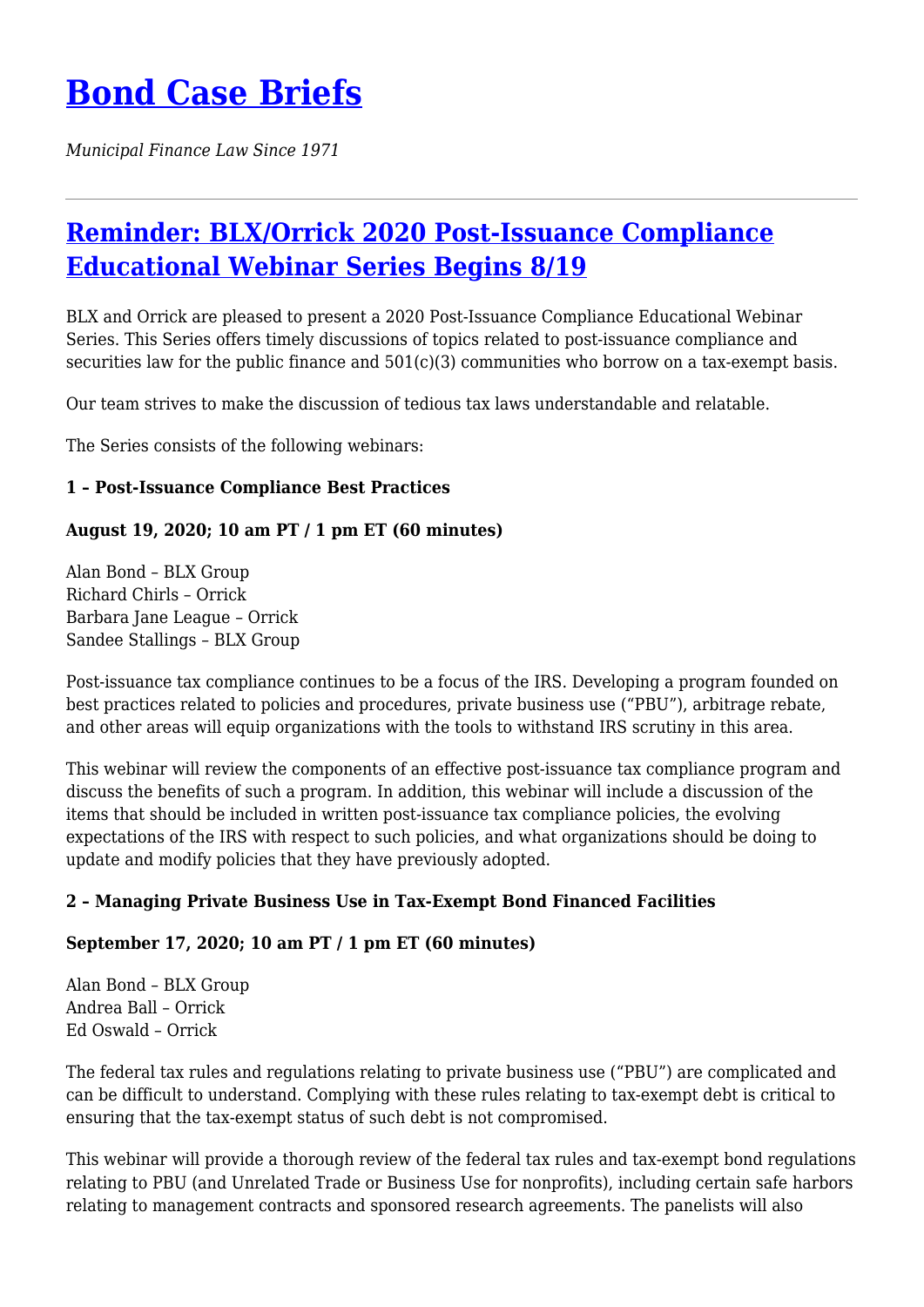discuss how funding a portion of a project with "qualified equity" will impact the calculation of PBU, and the exceptions available with respect to PBU. Understanding the relevant PBU restrictions and applicable exceptions will allow issuers and borrowers of tax-exempt bonds to make sound and prudent decisions about the activities occurring in their tax-exempt bond financed facilities.

## **3 – IRS Schedule K Reporting for Nonprofit Organizations**

## **September 30, 2020; 10 am PT / 1 pm ET (60 minutes)**

Alan Bond – BLX Group Caleb Lansky – BLX Group Aviva Roth – Orrick Larry Sobel – Orrick

This webinar will provide a review of the 2019 IRS Schedule K with commentary on the information being requested on the form and on specific calculations required by nonprofit borrowers with respect to their outstanding tax-exempt bonds.

The panel will also discuss the relationship of certain questions on the form that may not be obvious to some and provide guidance with respect to answering specific questions. This webinar will allow 501(c)(3) organizations to more fully understand the information being provided to the IRS on an annual basis and why the information being requested is important to the IRS.

#### **4 – Continuing Disclosure in an Uncertain Environment**

## **October 13, 2020; 10 am PT / 1 pm ET (60 minutes)**

Alan Bond – BLX Group Jeff Higgins – BLX Group Jenna Magan – Orrick

This webinar will provide an overview of recent events relating to SEC Rule 15c2-12, including the recent settlements by underwriters and issuers resulting from the Municipal Continuing Disclosure Cooperation Initiative ("MCDC"), what issuers and underwriters can learn from such SEC actions.

This webinar will equip participants with information to better comply with their ongoing continuing disclosure requirements in a post-MCDC environment.

BLX and Orrick professionals will lead the program and assist participants with understanding the IRS and SEC regulations and requirements relating to tax-exempt debt. For more information on Orrick, please click here.

CPE will be provided. (Not eligible for MCLE Credit)

WEBINAR PRICING \* Individual webinar fee: \$99 3 or more webinars: \$249

[Click here](https://www.blxgroup.com/event/blx-orrick-post-issuance-compliance-educational-webinar-series-2020/) to register.

\* Purchase of any webinar will include access to replay the webinar on our website. Replay will not be available without purchase and is not eligible for CPE credits.